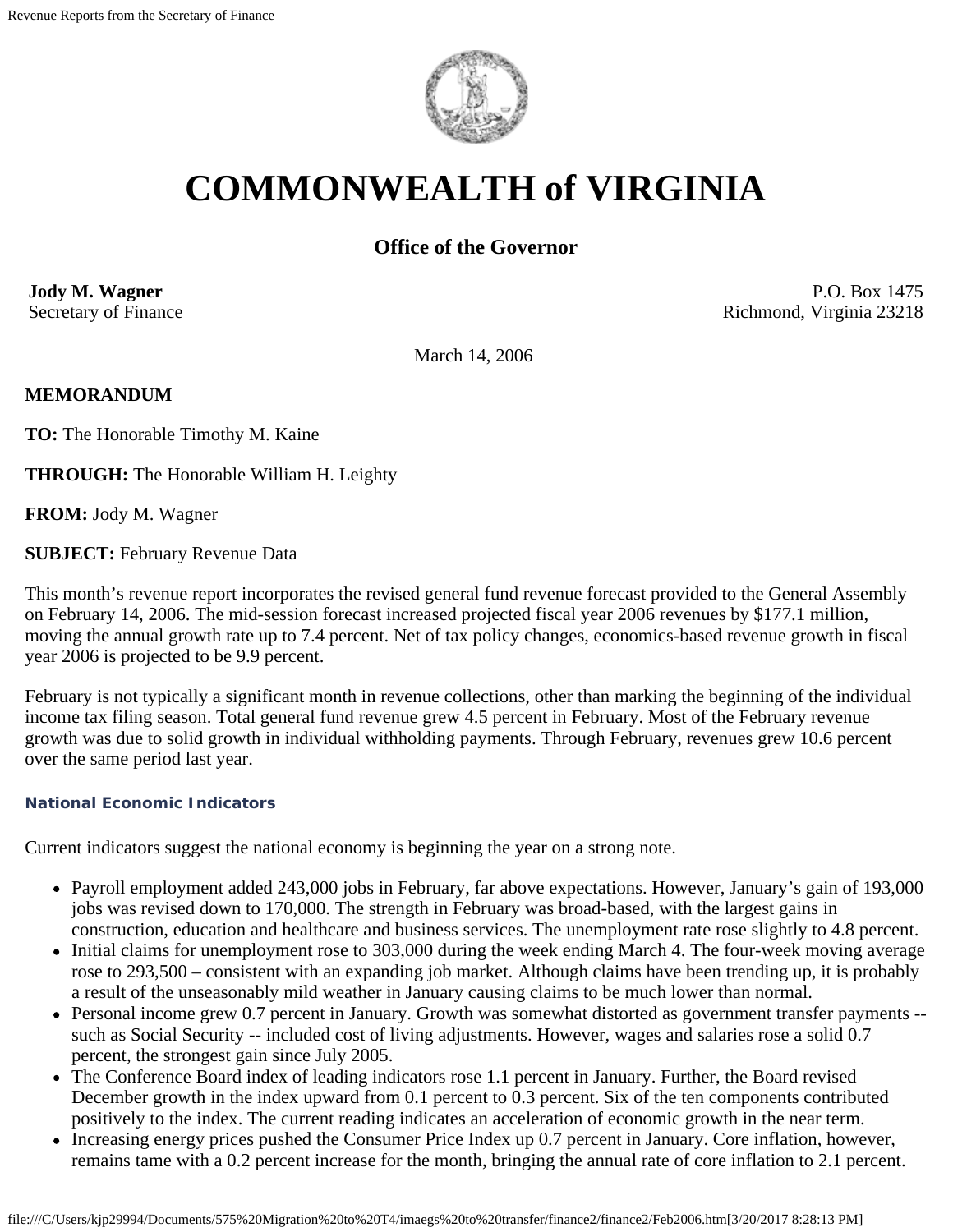- The manufacturing sector continues to expand. The Institute of Supply Management index rose 1.9 percentage points to 56.7 in February.
- The Conference Board's index of consumer confidence fell to 101.7 in February, contrary to expectations. This was the first monthly decline since October 2005.

#### **Virginia Economy**

The Virginia Employment Commission released re-benchmarked employment data for calendar years 2004 and 2005. The revised data indicates that Virginia payroll employment is growing faster than previously reported. Year over year employment in Virginia grew 2.5 percent in January. In Northern Virginia, employment grew by 3.9 percent. In Richmond-Petersburg, jobs grew by 2.3 percent, followed by the western MSAs with 2.5 percent, and Hampton Roads with 1.7 percent growth. The unemployment rate fell slightly to 3.0 percent in January.

The Virginia Leading Index fell 0.2 percent in January after rising 0.7 percent in December. A decline in auto registrations and an increase in initial claims for unemployment offset a rise in building permits. The indexes in the Northern Virginia, Bristol, Charlottesville, Danville, Lynchburg and Winchester metropolitan areas fell in January, while Roanoke was unchanged. Several metropolitan areas posted increases in the index: Harrisonburg, Blacksburg, Richmond, and Hampton Roads.

## **February Revenue Collections**

February is not typically a significant month in revenue collections, other than marking the beginning of the individual income tax filing season. Total general fund revenue grew 4.5 percent in February. Most of the February revenue growth was due to solid growth in individual withholding payments. Through February, revenues grew 10.6 percent over the same period last year.

**Individual Income Tax Withholding (54% of general fund revenues):** Reflecting the healthy job market, collections of payroll withholding taxes grew a solid 7.9 percent in February. Year-to-date withholding growth is 6.2 percent – exactly the projected growth rate for the fiscal year.

**Individual Income Tax Nonwithholding (17% of general fund revenues):** February is not a significant month for nonwithholding receipts. A total of \$48.1 million was collected in February, compared with \$35.4 million in February of last year.

To date, TAX has collected about 42 percent of the nonwithholding forecast, and collections are 19.8 percent above last year. The majority of the remaining collections in this source will occur in April and May, with both final payments for tax year 2005 and estimated payments for the current year due May 1.

**Individual Income Tax Refunds:** This month, TAX issued \$301.1 million in refunds compared with \$260.7 million in February of last year. Fiscal year-to-date, \$450.0 million in refunds have been issued compared to \$466.4 million in the same period last year. For the filing season beginning January 1, TAX issued about 845,000 refunds, compared with 840,000 issued in the same period last year.

**Sales Tax (19% of general fund revenues):** Collections of sales and use taxes fell 6.0 percent in February. Adjusting for the effects of tax relief on food, growth was 0.5 percent for the month. February collections represent January sales, completing the holiday shopping season (November through January). This year, seasonal sales were 6.1 percent above last year.

Year-to-date growth stands at 3.9 percent through February, ahead of the estimate of a 3.9 percent decline. Collections are expected to remain ahead of forecast until June, when the reduced Accelerated Sales Tax program will decrease collections by \$200.1 million.

**Corporate Income Tax (6% of general fund revenues):** As with individual nonwithholding, February is not a significant month for corporate income tax collections. Corporate income tax collections totaled \$17.7 million in